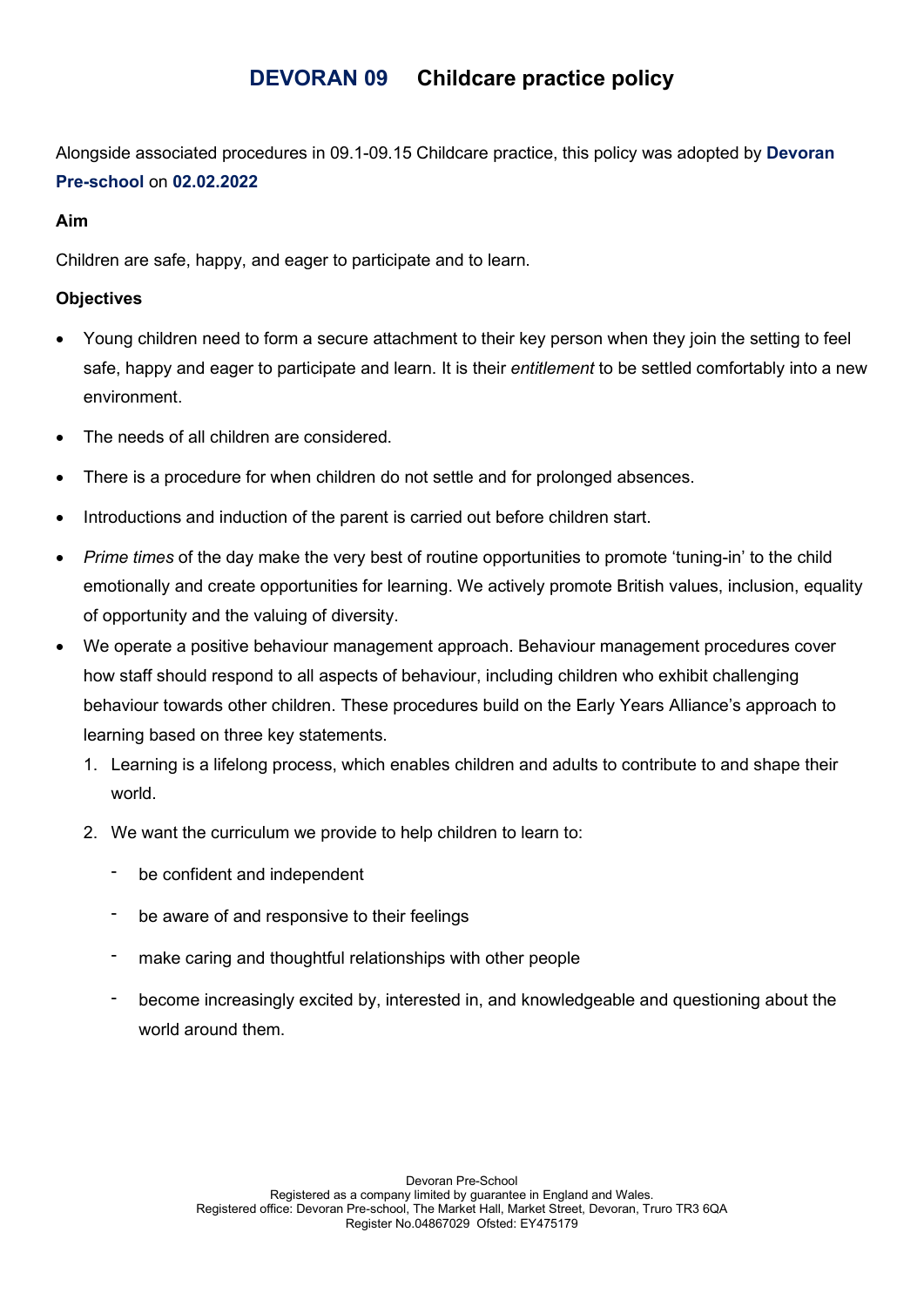- 3. We provide a wide range of interesting child-chosen and adult-initiated activities which:
	- give children opportunities to use all their senses
	- help children of different ages and stages to play together
	- help children be the directors of their own learning
	- help children develop an inquiring and questioning attitude to the world around them

The Early Years Foundation Stage is used as a framework to provide care and learning opportunities for all children in the Setting.

## Older Children (2-5 years)

 To feel securely settled and ready to learn, children from two to five years need to form attachments with adults who care for them, primarily to a key person, but with other adults and children too. In this way children feel part of a community of learners; they can contribute to that community and receive from it. The three-stage model is applicable, but with some differences in the procedures for children moving up into the next group and for older children.

#### Waiting list and admissions

Our provision is accessible to children and families from all sections of the local and wider community. We aim to ensure that all sections of the community receive accessible information and that our admissions procedures are fair, clear, and open to all parents who apply for places. The availability of a place at the setting considers staff/child ratios, the age of the child and registration requirements.

- We endeavour to operate in an inclusive manner which enables all children and families to access our services.
- We also have regard for the needs of parents who are:
	- looking to take up work, remain in work or extend their hours of work
	- looking to commence training or education
- We work in partnership with the local authority and other agencies to ensure that our provision is accessible to all sections of the community.
- Services are widely advertised and information is accessible to all sections of the community.